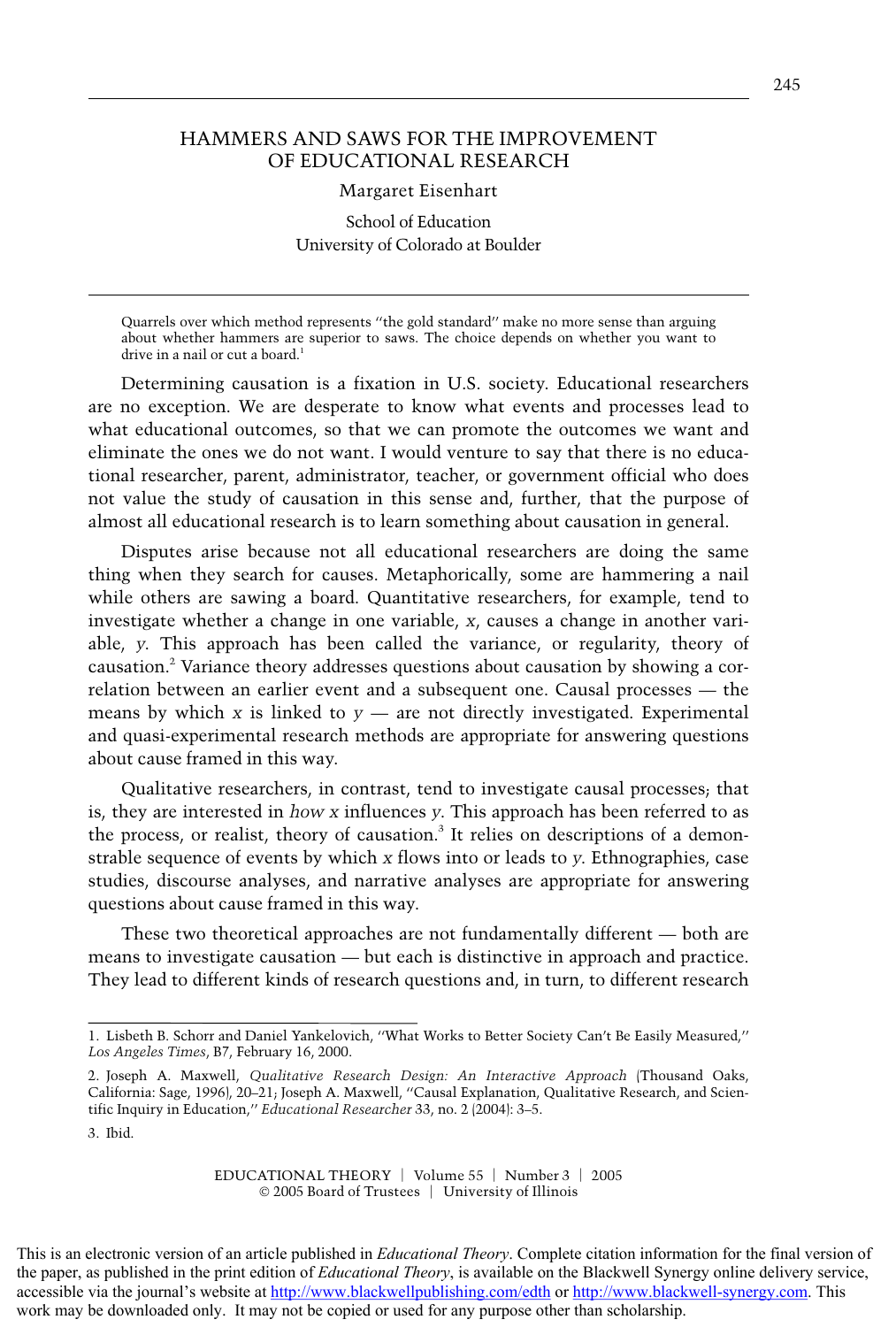designs and methods. The U.S. federal government currently privileges the first approach — variance theory and the experimental designs that so often go with it — as the ''gold standard'' for educational research. It is being encouraged and funded to the near-exclusion of the other approach.<sup>4</sup> In this article, I argue that just as both hammers and saws are needed to build a good house, both variance and process approaches are needed to build a good understanding of causation in education.

My position stands in contrast to the polarization being created by efforts to impose a gold standard on educational research, on the one hand, and to oppose such a standard, on the other. I do not think any thoughtful researcher today believes that experiments or randomized field trials are the ''gold standard'' for addressing all the important questions in educational research. Yet, because these designs are now required by the 2001 No Child Left Behind Act (NCLB) and are being strongly encouraged in other federal legislation and funding initiatives, scholars, practitioners, parents, and researchers must devote time and energy to fighting these designs when they are inappropriate or irrelevant, which is often the case. Despite long-standing objections from prominent methodologists and reservations expressed by national groups and committees, key policymakers in the federal government are encouraging the pursuit of experimental designs primarily or exclusively.<sup>5</sup> Educational scholars and researchers must counter this agenda, not by revisiting tired debates (such as the experimental versus qualitative debates, or the positivist versus interpretivist versus constructivist debates), but by underscoring the need for and the value of multiple and integrated approaches to the research questions that concern us the most. Surely questions about causation fit this criterion.

In this essay I discuss four research designs for pursuing questions about causation in education. Two of them take a variance approach; the other two take a process approach. The point of my discussion is to illustrate, first, their respective strengths and, second, their necessary interdependence.

<sup>4.</sup> For evidence of this, see the No Child Left Behind Act of 2001, Public Law 107-110 (HRl), http:// www.ed.gov/nclb/landing.jhtml?src = pb; Institute of Education Sciences, "Predoctoral Interdisciplinary Research Training Program in the Education Sciences,'' (Request for Applications NCER-04-06, http:// www.ed.gov/programs/edresearch/); and Joshua D. Angrist ''American Education Research Changes Tack,'' Oxford Review of Economic Policy 20, no. 2 (2004): 201.

<sup>5.</sup> For examples of the methodologists' objections, see Donald T. Campbell, ''Can We Be Scientific in Applied Social Science?'' Evaluation Studies Review Annual 9 (1984): 26–48; Tom Cook, ''A Discussion with Tom Cook'' (roundtable presentation at the American Educational Research Association, Chicago, Illinois, November 1998); and Robert B. McCall and Beth L. Green, ''Beyond the Methodological Gold Standards of Behavioral Research: Considerations for Practice and Policy,'' Social Policy Report 18, no. 2 (2004): 3–19. For examples of objections raised by national groups and committees, see American Educational Research Association, ''AERA Advocates for Sound Science'' (resolution passed January 26, 2003, http://aera.net/meeting/science.htm); and National Research Council, Scientific Research in Education, eds. Richard J. Shavelson and Lisa Towne (Washington, D.C.: National Academies Press, 2002).

MARGARET EISENHART is Distinguished Professor in the School of Education at the University of Colorado, Boulder, 249 UCB, Boulder, CO 80309-0249; e-mail <margaret.eisenhart@colorado.edu>. Her primary areas of scholarship are anthropology of education, ethnographic research methods, and women's studies.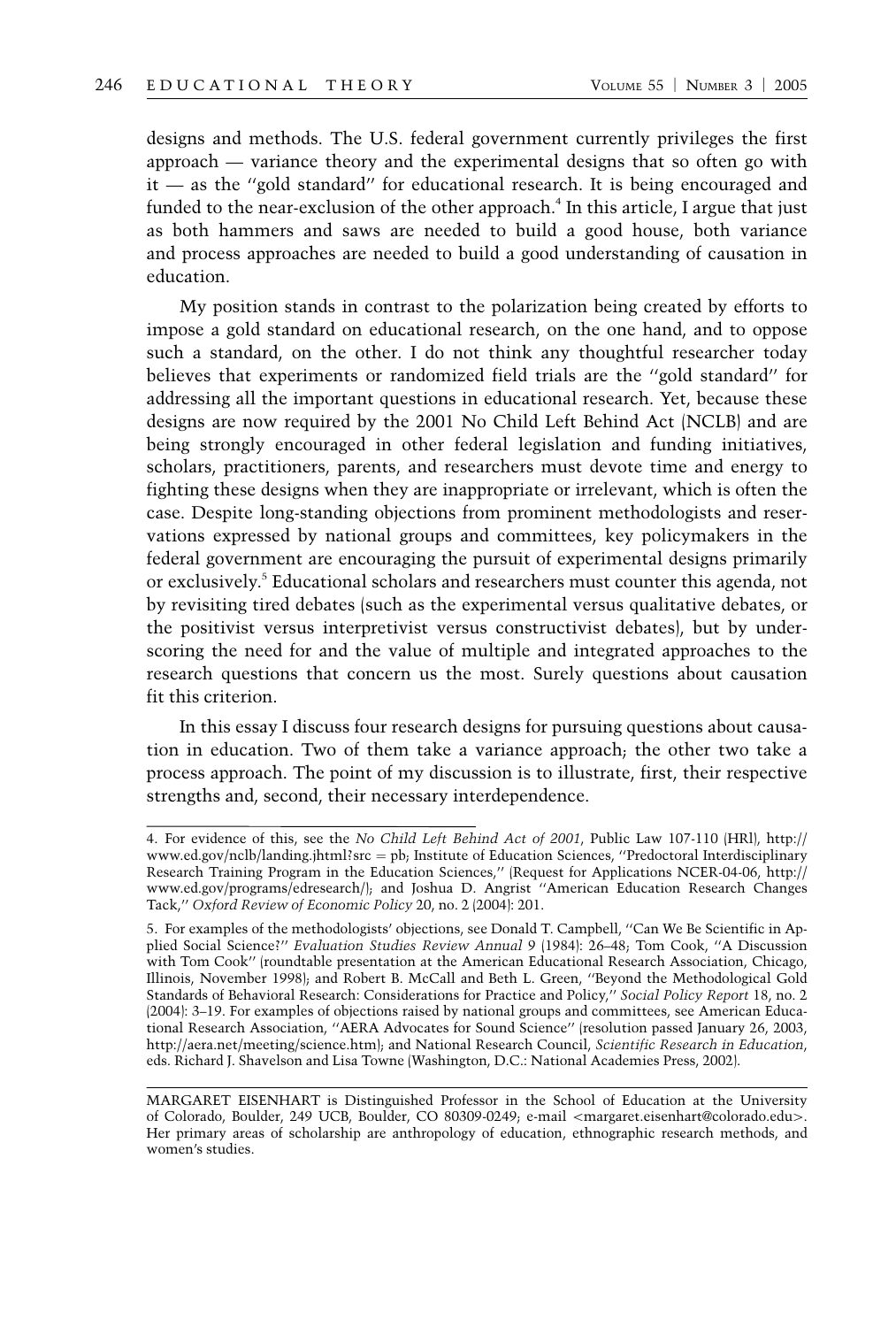## EXPERIMENTAL STUDIES OF CAUSATION IN EDUCATION

The most familiar variance theory strategy for answering research questions about causation is experimental design. The most important point made by current proponents of this strategy is that experiments are powerful research tools that are too infrequently used in educational research. Although I do not think that experiments constitute a gold standard for educational research, I believe that they do have an important role to play. When it is possible and ethical to use experiments, they have the potential to yield useful results about relationships among variables. Consider the following scenario described in an article by Jeff Valentine and Harris Cooper:

Imagine you are a parent reading a letter from your local PTA, suggesting that the PTA. recommend to the school board that it adopt a ''school uniform'' policy for your child's school..[The] PTA letter asserts that research evidence suggests school uniforms would have a beneficial impact on student achievement and conduct. Being trained in [education] you decide to do some research on your own..After examining the literature, you find that the studies vary in their quality (or, the confidence that you have in the validity of their conclusions).6

In this situation, the nature of the relation (if any) between school uniforms and school achievement is not obvious, and the research evidence is mixed, yet your school is planning to require uniforms. It is reasonable to ask whether requiring school uniforms is a good decision for a school wishing to improve achievement: How strong is the evidence of a connection between uniforms and achievement? Is this a cost-effective use of policy and resources for a school wishing to improve achievement? Given the goal of raising achievement and the reality of limited resources, is a uniform requirement likely to contribute positively toward reaching the goal?

This is the kind of public interest context in which the desire for more experimental research makes sense. Research questions such as Does the adoption of school uniforms contribute to improved school achievement? Is a proposed new reading program likely to improve reading scores? Does class-size reduction have a beneficial impact on student learning? call for studies that can test the relation between input and outcome variables. Well-designed experimental studies of such research questions can help teachers, parents, and policymakers separate programs based on opinion or fad from programs with demonstrated effects. They can also help consumers identify the conditions that are likely to be necessary to realize desired effects. This is worthwhile information to have about educational programs, and as numerous proponents of experimental research have pointed out, there have been relatively few well-designed experimental studies in education.<sup>7</sup>

<sup>6.</sup> Jeffrey C. Valentine and Harris Cooper, ''Scaling the Quality of Causal Research in Education,'' in Empirical Methods for Evaluating Educational Interventions, eds Gary D. Phye, Daniel H. Robinson, and Joel Levin (San Diego: Academic Press, 2005), 2.

<sup>7.</sup> Herbert Turner, Robert Boruch, Anthony Petrosino, Julia Lavenberg, Dorothy de Moya, and Hannah Rothstein, ''Populating an International Web-Based Randomized Trials Register in the Social, Behavioral, Criminological, and Education Sciences,'' Annals of the American Academy of Political and Social Sciences 589 (2003): 203–223.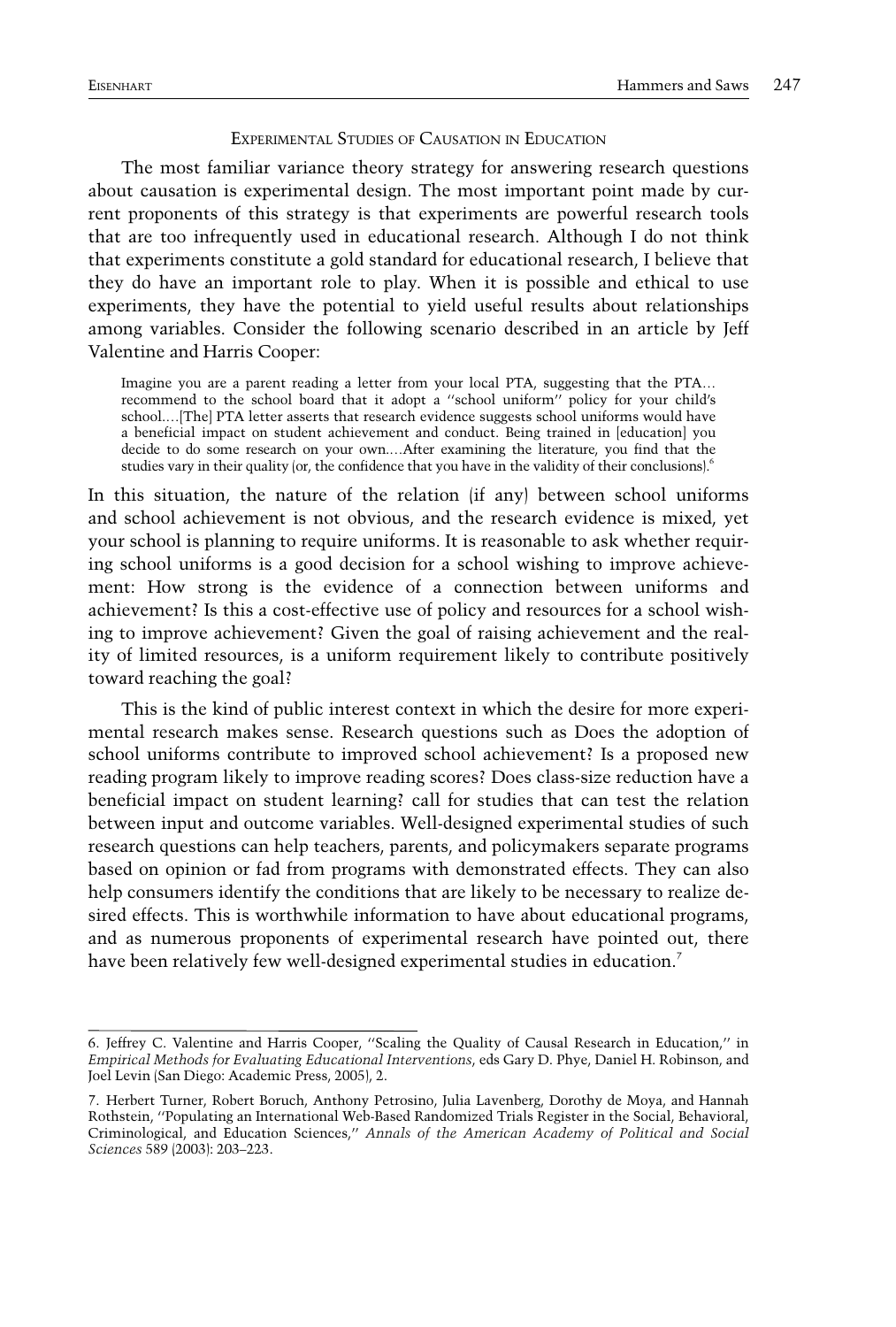But even those researchers who are staunch proponents of experimental designs know that they cannot do everything, nor are they perfect. For instance, in considering the school uniform scenario, Valentine and Cooper continue:

[If] a principal asks, ''If our school introduces a school uniform policy, can we expect achievement levels to rise?'' — then experiments provide the best way of answering that question. [But not] all causes we are interested in can be manipulated, nor do all interesting questions pertain to causality. As a result, we are not arguing that experiments are the only way to acquire valid knowledge, nor do we mean to suggest that random assignment is synonymous with the scientific method. Rather, we believe there is a need to strike a balance between these indefensible positions and their equally indefensible opposites, specifically, denials that experimentalism in social science [or education] can result in any knowledge at all. Thus, we believe experimental research in social science should focus on a specific goal: to try to determine if some intervention causes changes in some outcome.<sup>8</sup>

Pursuing this focused goal is also the rationale for current initiatives such as the Campbell Collaboration and the What Works Clearinghouse, which are being supported by the government's new Institute for Education Sciences (IES).<sup>9</sup> Both initiatives are attempts to stimulate more high-quality experimental or quasiexperimental studies of educational interventions to test claims about the effects of specific programs and to encourage larger numbers of these studies so that systematic reviews and meta-analyses (summaries and syntheses of results across studies conducted in different places and with different participants) can provide information about the generalizability of results.

Researchers who promote more experimental designs in education are not blind to their problems. They are aware of how the characteristics of research sites, the limitations of measurement decisions, the requirements for ethical treatment of human subjects, and so forth can make these designs difficult or impossible in many situations.<sup>10</sup> They know these problems are compounded in meta-analyses that depend on additional, standardized criteria that can be applied across studies and contexts.11 Despite these limitations, educational experiments and systematic reviews of their effects can distinguish educational programs that work (assuming a shared definition of success) in many situations from those that work in only a few or not at all. $12$ 

A recent argument about the role of resources in instruction made by David Cohen, Stephen Raudenbush, and Deborah Ball illustrates how experimental research can refine knowledge of educational effects (outcomes).<sup>13</sup> In the following

<sup>8.</sup> Valentine and Cooper, ''Scaling the Quality of Causal Research in Education,'' 7–8.

<sup>9.</sup> For more information about the Campbell Collaboration, see http://campbellcollaboration.org/; for more information about the What Works Clearinghouse, see http://www.w-w-c.org.

<sup>10.</sup> McCall and Green, ''Beyond the Methodological Gold Standard of Behavioral Research.''

<sup>11.</sup> Derek C. Briggs, ''Meta-analysis: A Case Study,'' Evaluation Review 29, no. 2 (2005): 87–127.

<sup>12.</sup> Anthony Petrosino, Carolyn Turpin-Petrosino, and John Buehler, '''Scared Straight' and Other Juvenile Awareness Programs for Preventing Juvenile Delinquency,'' in The Campbell Collaboration Reviews of Intervention and Policy Evaluations (C2-RIPE) (Philadelphia: Campbell Collaboration, 2003); and Valentine and Cooper, ''Scaling the Quality of Causal Research in Education.''

<sup>13.</sup> David Cohen, Stephen Raudenbush, and Deborah Ball, ''Resources, Instruction, and Research,'' Educational Evaluation and Policy Analysis 25, no. 2 (2003): 119–142. This work will be cited as RIR in the text for all subsequent references.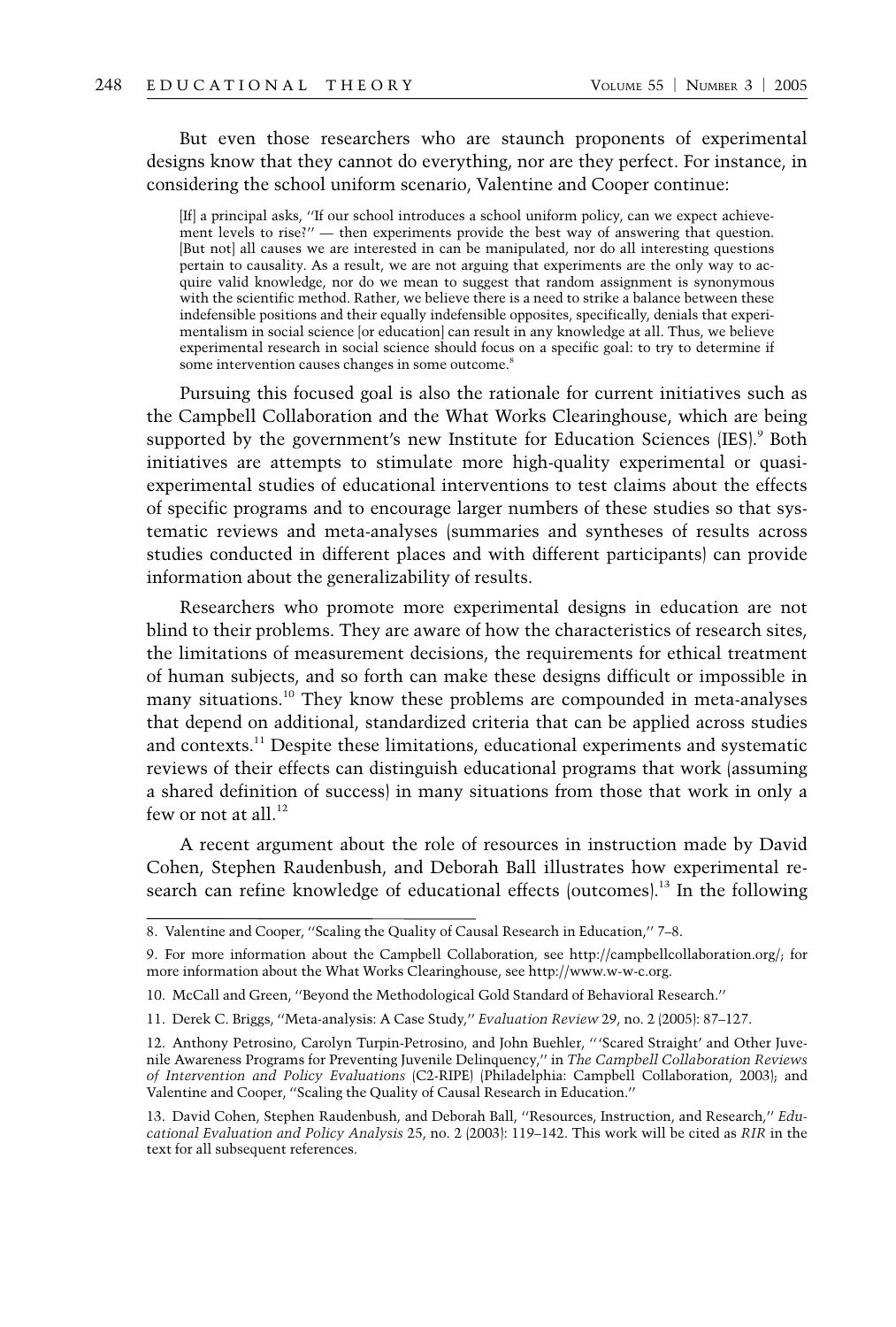discussion, I draw heavily from their work in order to clarify the role of experiments and to provide a context for points I make in subsequent sections of this article.

Cohen et al.'s study focuses on the question of whether resources (money or the things that money buys) are systematically related to instructional outcomes. This is, of course, one form of a very important research question in education: Does money matter? Findings of previous studies were inconsistent.

The authors began by reviewing the findings and limitations of previous studies and, on that basis, developed a theoretical model of how the use of resources might intervene to affect the relation between resources and instructional outcomes. They described their model as follows:

[We] distinguished among types of resources, and offered a view of causality. Conventional resources include teachers' formal qualifications, books, facilities, class size, and time. Personal resources include practitioners' will, skill, and knowledge. Environmental and social resources include state guidance for instruction, academic norms, professional leadership, and family support. Each type counts....Yet...resources only count as they enter instruction, and that happens only as they are noticed and used...and...some sorts of resources are easier to use than others (RIR, 127–128).

Next Cohen et al. argued that, given the complex ways teachers and students might use various resources, or compensate for their absence, and given the interactivity of influences in classrooms, descriptive (or naturalistic) research alone was not likely to yield valid causal inferences about resource use. Descriptive studies of resource use were needed to generate hypotheses about the effects of resource use on instruction, but the hypotheses would have to be tested systematically that is, experimentally — in order to identify a causal explanation for the effects of resources and resource use on instructional outcomes (RIR, 128).

With existing evidence (including data from a randomized field experiment<sup>14</sup>) about the effects of one resource, class-size reduction, Cohen et al. applied their model to develop a series of hypotheses about the influence of class-size reduction on instructional effects through the intervening variable, resource use. The researchers identified four hypotheses that helped them to distinguish among resource uses leading to different instructional effects (positive effects, negative effects, or no effects):

When added conventional resources appear to directly affect learning, it is because they are usable, because teachers and students know how to use them, and because environments enabled or did not impede their use. If these ideas are correct, then when added resources lie outside the range of teachers' and students' knowledge, norms, and incentives, they will have no discernible effect. A hypothetical legislature might mandate that teachers use innovative content standards to engage learners in more creative and demanding work. The legislature might even provide money to write and disseminate the standards and support discussion of them. Yet research on the effects of such policy would probably show that the new resources had no average positive effects on students' learning, for the policy would have required most teachers and students to work well beyond their skills, knowledge, and will, without providing opportunities or incentives for them [to do so] (RIR, 132).

<sup>14.</sup> Jeremy D. Finn and Charles M. Achilles, ''Tennessee's Class Size Study: Findings, Implications, Misconceptions,'' Educational Evaluation and Policy Analysis 21, no. 2 (1999): 97–109.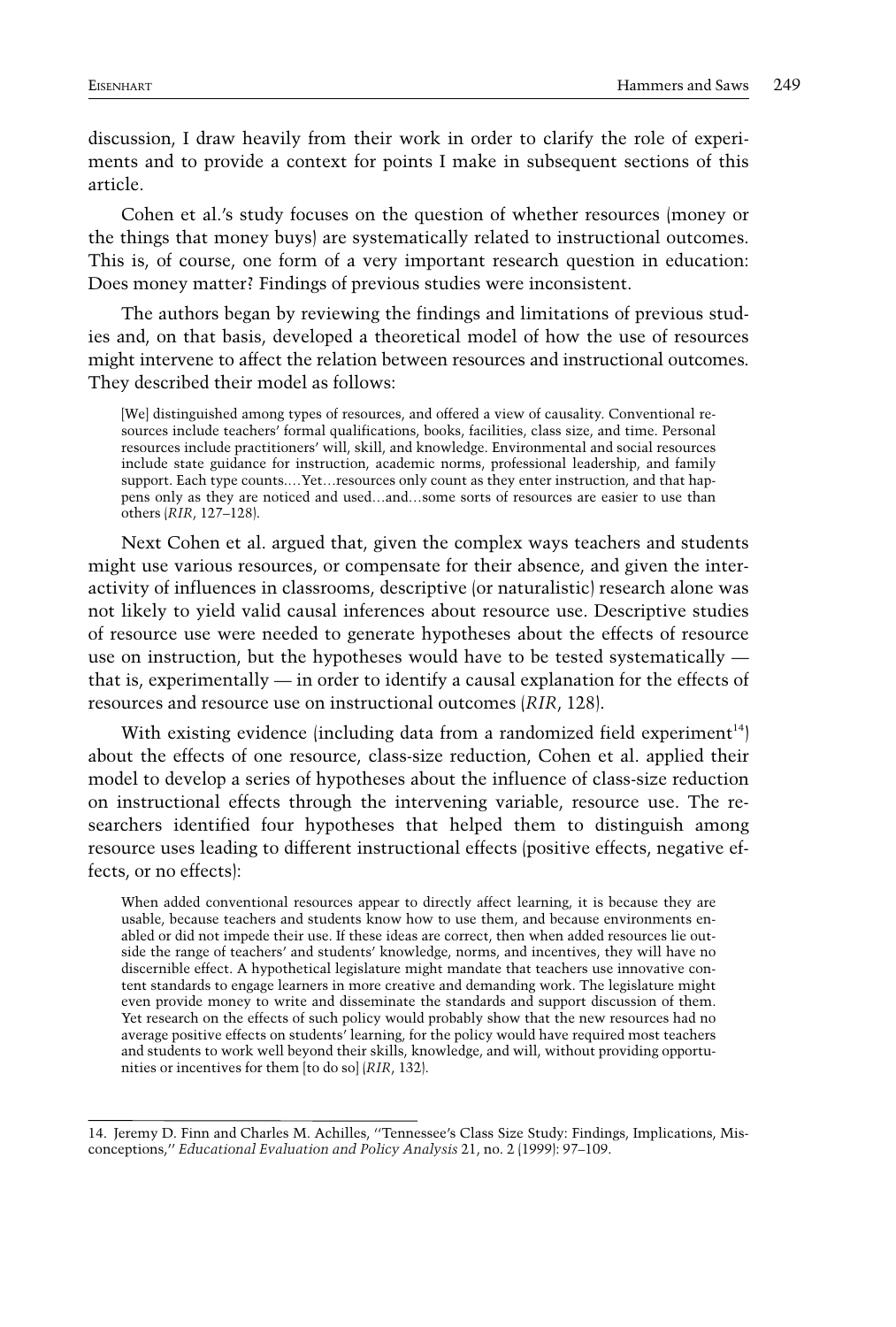Cohen et al. explicitly note that this explanation is not news to classroom teachers or to those who regularly observe them; their point is that the interdependence of these various factors poses a serious challenge to descriptive research on instructional effects (RIR, 132):

If teachers adjust the tasks they assign and the material they use, correct estimates of resource allocation and effects would depend on valid evidence of use. That would depend on teachers knowing and articulating what they did, and having the time and inclination to do so, or on researchers' valid observations of teachers' reports and practices, or both. Such evidence would not be easy to define or collect, especially since teachers often adjust their own knowledge, skill, and will as they apply them....Nonexperimental studies of resource effects on student outcomes that fail to take account of how teachers adjust instruction in light of their judgments about students will likely misestimate and confound the resources used, those merely present, and their effects....[If] teachers calibrate instruction..., one could make accurate causal inference about instructional effects only by reconceiving and redesigning instruction as a...system, and comparing it with different systems...in which the desired outcomes are specified and observed, and in which the intended outcomes are rationally related to consistent methods of producing those outcomes (RIR, 133).

On this basis, Cohen et al. conclude that the important research question to ask about the relationship between resources and instructional effects is not the conventional ''Does money matter?'' or even ''Do resources effect instructional outcomes?'' Rather, the key questions are ''What instructional approach [cause], aimed at what instructional goals [effects], is sufficient to insure that students achieve those goals? [and] What resources are required to implement this instructional approach?'' (RIR, 134–135):

A first line of work should probe the effects [of the instructional system] for students on its central outcomes, when resources are plentiful. A second line could test the effects...under various resource constraints, which also could allow various modifications...under different conditions. Pursuing the two lines of research for [systems] that share outcomes, wholly or in part, would yield evidence about their robustness, generalizability, and cost effectiveness. As each was tested and modified, the research program would reveal the resources needed, as well as the ways in which they must be coordinated to produce effects. This active research agenda does more than passively discern the effects of extant resource configurations; it seeks valid causal inferences about specific instructional designs (RIR, 136).

Cohen et al. make especially clear why experiments are valuable for this type of research question. Yet they also make clear that their position does not eliminate the need for important contributions from other research designs, such as ethnographies and surveys. These nonexperimental designs are needed to reveal how teachers and students think and act within a setting, to identify and describe the range of resource uses and instructional systems, to clarify the internal dynamics of instructional systems, and to estimate the resources available. Ideally, according to the authors,

Active [experimental] and passive [nonexperimental] research would be interdependent: without ethnographic research on instructional dynamics, it would be difficult or impossible to grasp the role or importance of various influences on instruction, and so to interpret the experimental evidence....Active programs of research, in which deliberate interventions vary resources in relation to well-articulated [systems], are at the heart of our proposal, but so are well-designed programs of passive research (RIR, 137).

In summary, experimental research on relations among variables is extremely important for educational research. Few well-designed studies of this kind have been done recently, and more could be done. But such studies cannot be done well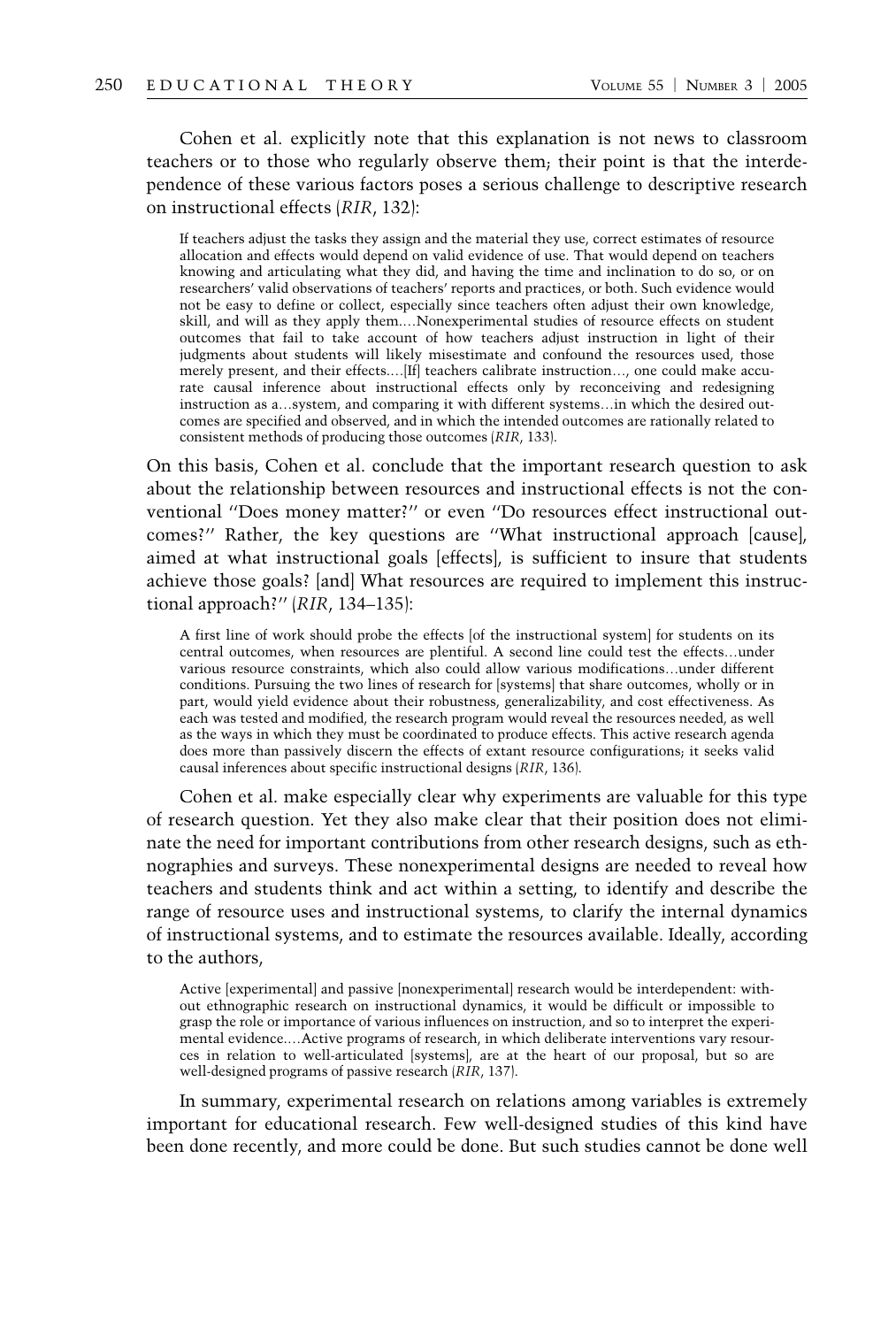without contributions from other kinds of research. To say that causal effects or causal explanations as defined by Cohen et al. can be determined by experiments alone is absurd.

## SCIENTIFICALLY BASED RESEARCH ON CAUSATION

A second strategy for investigating causation derives from variance theory, includes experimentation, and further clarifies the importance of contributions from other research designs. This strategy is the one endorsed in the 2002 report of the National Research Council (NRC), Scientific Research in Education  $(SRE)^{15}$ 

The NRC Committee that produced this report was formed in 2000, in response to then-pending federal legislation that aimed to make educational research more scientifically based. This proposed legislation later became the Education Science Reform Act of 2002 (ESRA).<sup>16</sup> During the period of the Committee's work but independent of it, Congress passed NCLB into law. The language in the original version of ESRA and in the final version of NCLB limited ''scientifically based research" to experimental designs and recommended randomized field trials.<sup>17</sup> SRE and, to a lesser extent, the final version of ESRA took a broader view of what counts as scientifically based research in education.

For the present discussion, the most important point made in SRE is that there are three kinds of research questions that scientifically based educational research tries to answer. These question types can be addressed separately (as in different research studies), but they are interdependent in the sense that answers to each type of question contribute to studies focused on the other types of questions and to the validity of overall conclusions about educational phenomena. Different research designs and methods are needed for each question type. Only one of these question types focuses on causal effects; thus, only one is potentially answerable with experimental designs.

The three kinds of research questions are (1) What is happening? (referred to in SRE as "descriptive questions"); (2) Is there a systematic effect? ("causal questions''); and (3) Why or how is it happening? (''explanatory questions,'' that is, questions about mechanisms or processes).<sup>18</sup> A number of commentators have criticized SRE for privileging the second class of questions — the so-called ''causal questions'' — and one means of addressing them — experimental methods,

<sup>15.</sup> National Research Council, Scientific Research in Education.

<sup>16.</sup> I was a member of the NRC committee that prepared Scientific Research in Education. Statements made here represent my view only; they do not represent the views of other Committee members or of the NRC generally.

<sup>17.</sup> Margaret Eisenhart and Lisa Towne, ''Contestation and Change in National Policy on 'Scientifically Based' Education Research," Educational Researcher 32, no. 7 (2003): 31-38. See also No Child Left Behind Act of 2001; and Education Science Reform Act of 2002, HR 3801, Public Law 107-279, http:// www.ed.gov/about/offices/list/ies/index.html (note that this is the final version of ESRA).

<sup>18.</sup> National Research Council, Scientific Research in Education, 99–123.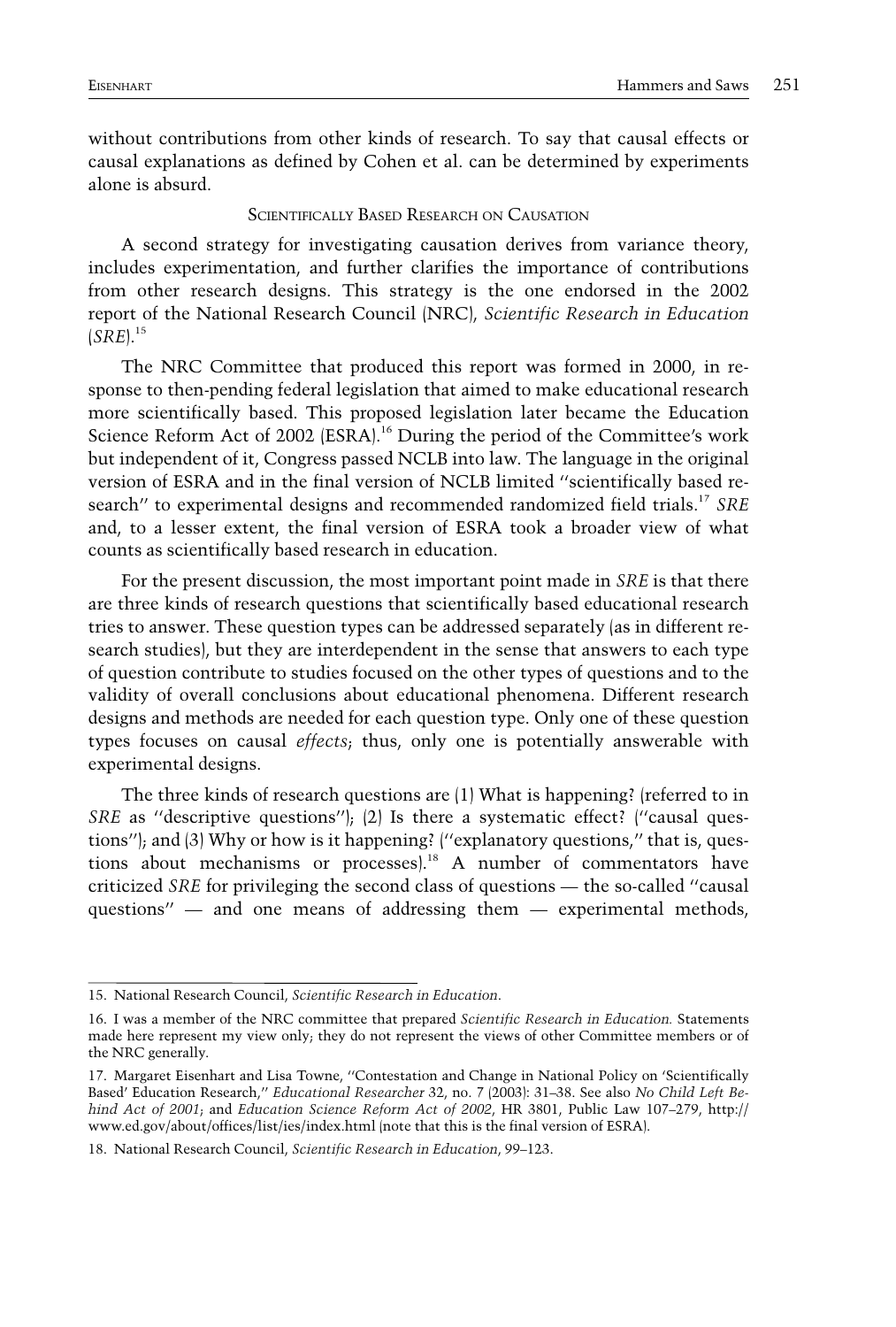especially randomized field trials.<sup>19</sup> While I have to acknowledge that a small fraction of the report can be read in this way, my reading of the whole report indicates that answers to all three question types are crucial to scientifically based research in education.<sup>20</sup>

#### DESCRIPTIVE RESEARCH QUESTIONS

The first question — What is happening? — invites description of various kinds, so as to properly characterize a population of students, understand the scope and severity of a problem, develop a theory or conjecture, or identify changes over time among different educational indicators.<sup>21</sup>

SRE discusses the value of this kind of information but tends to present it as only preliminary to the real work of scientific research. This representation is misleading. I agree with Fred Erickson and Kris Gutierrez, who have argued that good descriptive knowledge is essential if causal analysis is to succeed.<sup>22</sup> In order to understand whether or how x causes y, it is first necessary to know what, exactly, x and y are, and how in actual practice x can exert an influence on y. This is one of the impressive contributions of the Cohen et al. article discussed previously. Without good descriptions of how teachers and students use the resources available to them or compensate for the lack of resources, and without good descriptions of the internal dynamics by which use occurs or does not occur, experimental studies to identify causal relationships will be partial if not useless, and attempts to explain why or how causal agents work as they do are likely to fail. On this point, Erickson and Gutierrez note that ''Unless considerable proportions of a research budget, even in a large-scale formal experiment, are devoted to documenting the treatment as delivered on the ground, the causal inferences drawn from the inspection will remain unwarranted."<sup>23</sup>

In order for descriptions to serve this fundamental role in research, they must be factually accurate, that is, they must have ''descriptive validity.'' Joe Maxwell defines ''factually accurate'' descriptions as accounts about which both researchers and participants agree, specifically, when they agree that the account is physically, concretely, or behaviorally accurate.<sup>24</sup> Factually accurate descriptions can be obtained, evaluated, and justified only by means of qualitative data: field notes, audiotapes, or videotapes that can be used as illustrations and reviewed by others for consensus. In the case of descriptions of constructivist-oriented mathematics

<sup>19.</sup> Frederick Erickson and Kris Gutierrez, ''Culture, Rigor, and Science in Educational Research,'' Educational Researcher 31, no. 8 (2002): 21–24; Kenneth Howe, ''A Critique of Experimentalism,'' Qualitative Inquiry 10, no. 1 (2004): 42–61; and Maxwell, ''Causal Explanation, Qualitative Research, and Scientific Inquiry in Education.''

<sup>20.</sup> See National Research Council, Scientific Research in Education, 108–112, for the discussion that most explicitly seems to privilege causal questions and randomized trials.

<sup>21.</sup> Ibid., 99.

<sup>22.</sup> Erickson and Gutierrez, ''Culture, Rigor, and Science in Educational Research.''

<sup>23.</sup> Ibid., 21.

<sup>24.</sup> Joseph A. Maxwell, "Understanding and Validity in Qualitative Research," The Qualitative Researcher's Companion, eds. Michael Huberman and Matthew B. Miles (Thousand Oaks, California: Sage, 2002), 45.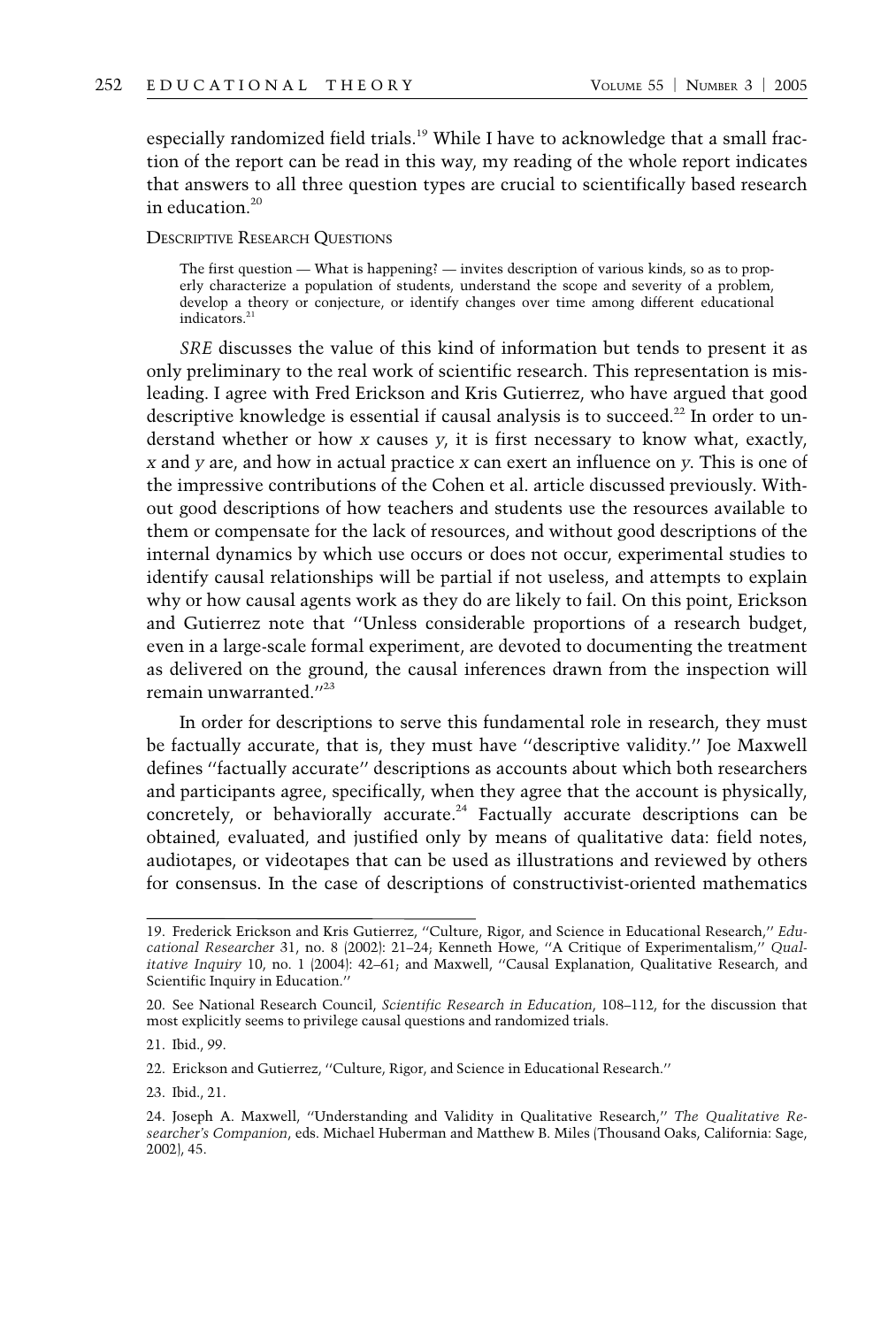instruction, for example, relevant questions about factual accuracy might include Do participants and researchers agree that the account portrays a teacher conducting a constructivist mathematics lesson? Do they agree that the students followed the directions given by the teacher? Do they agree that the students in small groups completed the work they were assigned? Do they agree that all but five of the students displayed stronger math skills after the lesson? Maxwell makes clear that descriptive accuracy or validity is not independent of theory or values. Rather, ''descriptive validity is free from disagreement about the theory [and values] in question. This assertion does not mean that there cannot be disagreement about the descriptive validity of an account, only that such disagreement could in principle be resolved by the appropriate data. $1^{25}$ 

Factually accurate descriptive accounts of the social and cultural facts of educational events and interventions are the basis for answering all three kinds of research questions in SRE, and they are the basis for establishing the validity of these answers. Without precise, detailed, consensual accounts of what is going on — that is, without ''descriptive validity'' — researchers will not be able (1) to inform others about the characteristics of an event or intervention, (2) to identify important causal variables, (3) to generate reasonable hypotheses, (4) to determine the causes of success or failure, and (5) to identify, with confidence, the mechanisms that contribute to success and failure. In other words, without descriptive validity a study cannot make a contribution to scientific research on causation in education.

Several recent publications that make the case for more experiments in educational research have claimed that experiments are a powerful design that is used too infrequently; one implication is that there is currently too much descriptive work and too little experimentation.<sup>26</sup> The paucity of experimental research is demonstrated, in part, by the small number of experimental or quasi-experimental studies that are available for systematic reviews. However, Susan Flinspach, one of the few qualitative researchers to enter this debate, found that there were hardly any descriptive studies that include enough information to give a clear picture of what goes on in relations among school board members and superintendents.<sup>27</sup> I would argue that this lack of descriptive data is characteristic of many if not most other areas of educational research.

So, although one can make a case for the need for more good experimentation, more good descriptions are needed as well, and good descriptions of what is going on are crucial to the development of good experiments. Good descriptions are not merely helpful in suggesting hypotheses for future experimental testing, or in bringing contexts to life; they are fundamental to the validity of any causal claims that are made from research.

<sup>25.</sup> Ibid., 46.

<sup>26.</sup> See, for example, Robert Slavin, ''Evidence-Based Educational Policies: Transforming Educational Practice and Research,'' Educational Researcher 31, no. 7 (2002): 15–21; and Turner et al., ''Populating an International Web-Based Randomized Trials Register.''

<sup>27.</sup> Susan Flinspach, Interpretive Synthesis: A Methodology for Reviewing Qualitative Case-Study Research (PhD diss., University of Chicago, 2001), 103–115.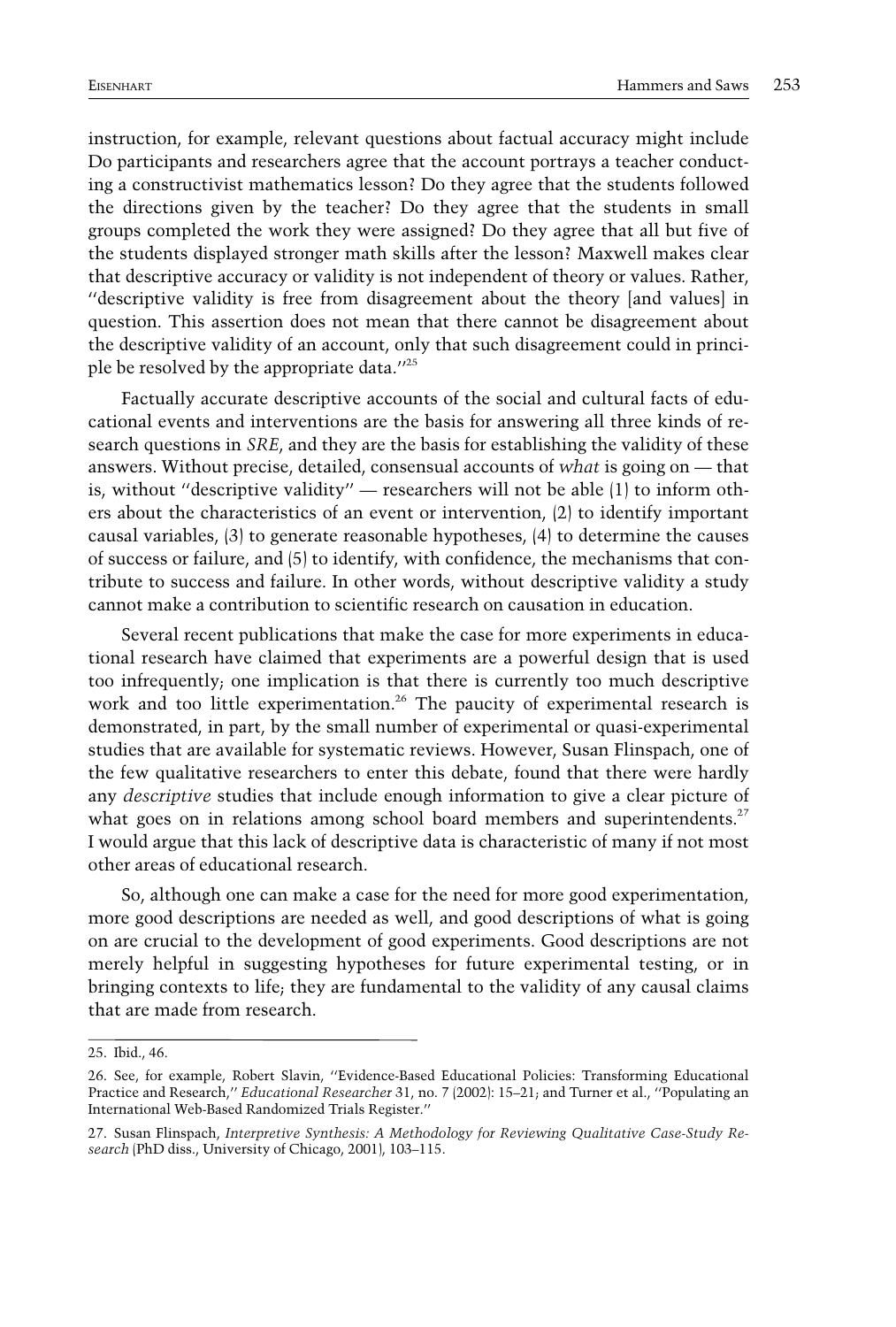## CAUSAL AND EXPLANATORY RESEARCH QUESTIONS

According to SRE's definition, ''causal'' research questions focus on establishing causal effects — that is, on answering the general question, Is there a systematic effect?<sup>28</sup> As in its discussion of experimental research, the report emphasizes the value of randomized experiments to make claims about causal effects. In SRE, ''explanatory'' research questions focus on Why or how does x cause y? Paul Holland has offered a helpful clarification of the commonalities and distinctions between SRE's "causal," "explanatory," and "descriptive" types of research questions.<sup>29</sup>

Holland argues that all three question types are in fact causal.<sup>30</sup> The first type (labeled "descriptive" in  $SRE$ ) asks directly about causes, as in What is the x (cause) that led to this y? or What is the antecedent that led to improved reading scores? Holland's second type (identified as ''causal'' in SRE) asks directly about effects, as in What y (effect) resulted from x? or What are the effects on reading scores of using, for example, the Open Court reading program? Holland's third type of question (called ''explanatory'' in SRE) asks about causal mechanisms, as in How does x work to cause y? or How does the Open Court program work to improve reading scores? Different information is needed to answer each causal question. To answer questions of the first type, antecedents must be identified. For the second type, relations among variables must be determined. For the third type, a mechanism by which antecedents produce the relations must be identified and justified.

Holland's typology helps to clarify the respective contributions of experimental and nonexperimental research designs to scientifically based studies of causation in education. The second causal question type — about effects — is relatively easy to answer because relationships among variables can be directly addressed in series of experiments or quasi-experiments (assuming confidence in the validity of the variables). $31$  Using experimental research designs in studies of this question type gives estimates of causal effects. Estimates can be wrong (again assuming validity of the variables) but mainly by being biased, and biased estimates can be minimized through conducting subsequent experiments.

In contrast, the first causal question type can be quite hard to answer because there are often multiple causes of an effect. Confidence in identifying the ''right'' cause or causes requires more than repeated or refined experimentation, as the Cohen et al. argument about the effects of class-size reduction (discussed previously) illustrates. In the class-size example, the causal effects were already known

<sup>28.</sup> National Research Council, Scientific Research in Education, 99.

<sup>29.</sup> See Paul Holland, "Statistics and Causal Inference," Journal of the American Statistical Association 81, no. 396 (1986): 945–960; and Paul Holland, ''Evidence for Causal Influence in Education Research'' (paper presented at the annual conference of the American Educational Research Association, San Diego, California, April 2004). Holland, who also served on the NRC Committee that produced SRE, locates his view of causation in the tradition of John Stuart Mill.

<sup>30.</sup> Holland, ''Evidence for Causal Influence in Education Research.''

<sup>31.</sup> Ibid.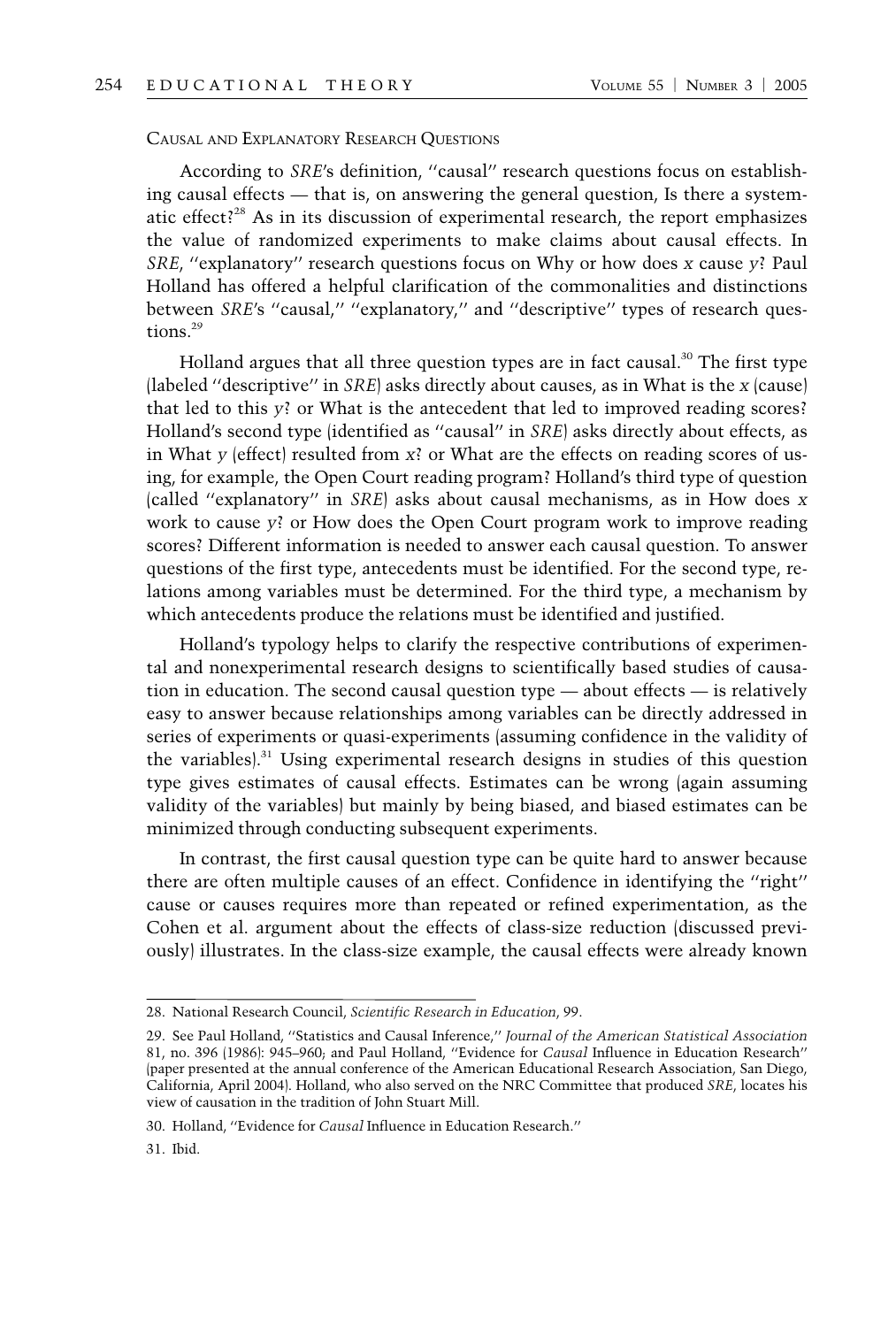(improved achievement outcomes in small classes overall, but large within-class variations in achievement regardless of class size), but the cause itself was unknown. Careful reading of the previous literature, including experimental and nonexperimental studies, as well as their own experiences as teachers enabled Cohen et al. to develop a theoretical model that may account for achievement variations. Additional research will be necessary to determine the power of these causes individually and together and to eliminate other causal contenders. Some of this additional research will need to be experimental, but much of it will not. Research to identify additional kinds of resource use, and the nuanced conditions and contexts of the use of these resources, will require nonexperimental designs such as focused observations, case studies, and surveys.

In Holland's view, the third causal question type is hard to answer because causes can never be directly observed. Holland argues that it is impossible to observe simultaneously the action of x on y and the action of *not-x* on y, and thus it is impossible to observe directly the effect of x on  $y$ .<sup>32</sup> Thus, causal mechanisms must always be inferred from regularities in effects (outcomes), and specifying a causal mechanism itself depends upon interpretation and insight, not experimentation. As I will illustrate in subsequent sections, researchers with process views of causation argue that causal mechanisms can be more directly investigated through the careful use of qualitative research methods.

According to the authors and proponents of scientifically based research as well as the proponents of more experimental research in education, experimental research is a powerful tool when research questions ask about causal effects. But qualitative and other research designs and methods are needed to answer the harder causal questions about the antecedents that lead to effects and about the processes that make antecedents work. Scientifically based research claims about causation must be based on using a range of research designs and methods to seek sound answers to all three of SRE's and Holland's question types.

# PROCESS VIEWS OF CAUSATION: REALIST AND INTENTIONAL

Some scholars of education have challenged the view of causation that informs SRE, experimental designs, and Holland's work.<sup>33</sup> The important point made by these critics is that educational research predicated on a regularity or variance conception of causation can be blind to the role of human intentions, social interaction, and context in producing effects. Yet, human behavior and social interactions are often the causes of educational effects. These researchers do not reject the regularity view for certain purposes but emphasize that it leaves out much that should be included in research that focuses on human activity, such as educational research.

<sup>32.</sup> Holland, ''Statistics and Causal Inference,'' 947.

<sup>33.</sup> See, for example, Howe, ''A Critique of Experimentalism''; and Maxwell, ''Causal Explanation, Qualitative Research, and Scientific Inquiry in Education.''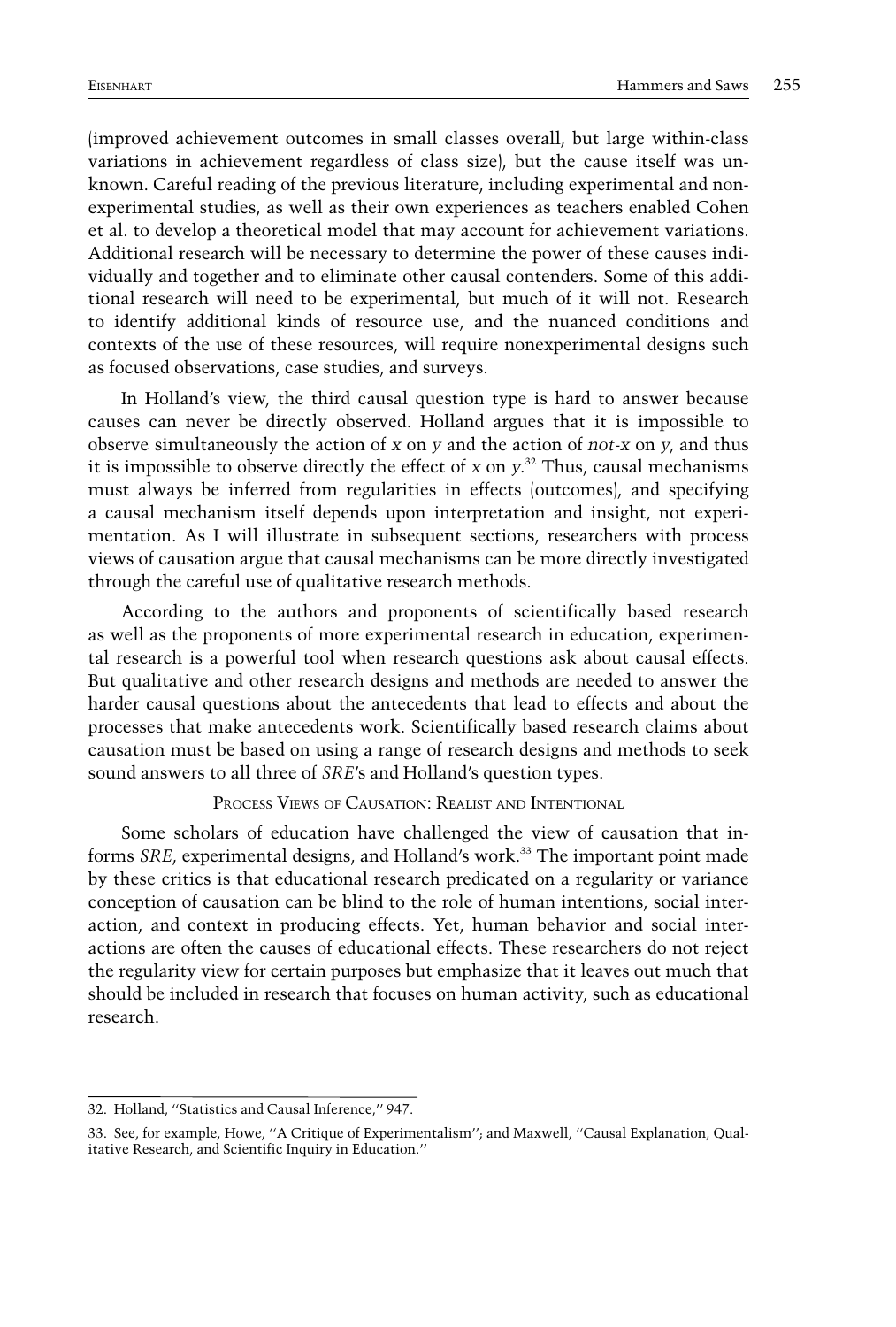An alternative to the regularity view is what Maxwell calls the process or realist approach to causality. On this view, the actual mechanism of causality — that is, the means by which some persons, events, or actions influence others — is the primary focus: ''A mechanism.is not a variable but an account of the makeup, behaviour and interrelationship of those processes which are responsible for the regularity.<sup>''34</sup> An example comes from my own study, Educated in Romance, a longitudinal descriptive study of college women's career aspirations and choices.<sup>35</sup> Based on ethnographic and survey data obtained over eight years, from the women's first year in college through four years past their college graduation, we discovered a ''culture of romance'' — a taken-for-granted system of beliefs about the way college male and female relationships work (a causal mechanism) — that could account for and explain the women's career-related choices. Maxwell is correct when he complains that neither experimentalists nor SRE elaborates on the value of this kind of research on causal mechanisms.<sup>36</sup>

Maxwell's view highlights the role that context and meaning play in causal mechanisms. Not only can context or meaning, or a combination of the two, generate a causal mechanism, but context and the people involved in the setting cannot be controlled or manipulated (in the experimental sense) without distorting the mechanism of interest. $37$  Taking this position seriously requires that we recognize causal mechanisms as specific to context and intentions; thus, it is likely that they will have to be identified descriptively and cannot be isolated into components or manipulated to produce consistent outcomes without losing their causal power. If Maxwell's view of causal mechanisms in human activity is correct, then experimentation is certainly not an appropriate methodology for investigating it.

Ken Howe makes a similar distinction between forms of causation but frames it in a different way. Based on an interpretivist perspective, Howe distinguishes between ''regularity'' and ''intentional'' conceptions of causation:

The regularity conception construes causation in terms of relationships among descriptive variables grounded in the outsider's perspective. The intentional conception construes causation in terms of relationships among intentional states and actions grounded in the insider's perspective.<sup>3</sup>

Howe's point is that causal explanations (mechanisms) for many human actions depend upon the beliefs, values, and norms of the persons engaged in those actions. Such mechanisms ''really exist'' for the people involved and compel their actions. While a regularity view of causation may identify causal explanations for actions that are outside human awareness, an intentional view is necessary to identify the mechanisms by which people decide to act in one way or another.

<sup>34.</sup> Maxwell, ''Causal Explanation, Qualitative Research, and Scientific Inquiry in Education,'' 5.

<sup>35.</sup> Dorothy C. Holland and Margaret Eisenhart, Educated in Romance: Women, Achievement and College Culture (Chicago: University of Chicago Press, 1990).

<sup>36.</sup> Maxwell, ''Causal Explanation, Qualitative Research, and Scientific Inquiry in Education,'' 6–7.

<sup>37.</sup> Ibid.

<sup>38.</sup> Howe, ''A critique of experimentalism,'' 53.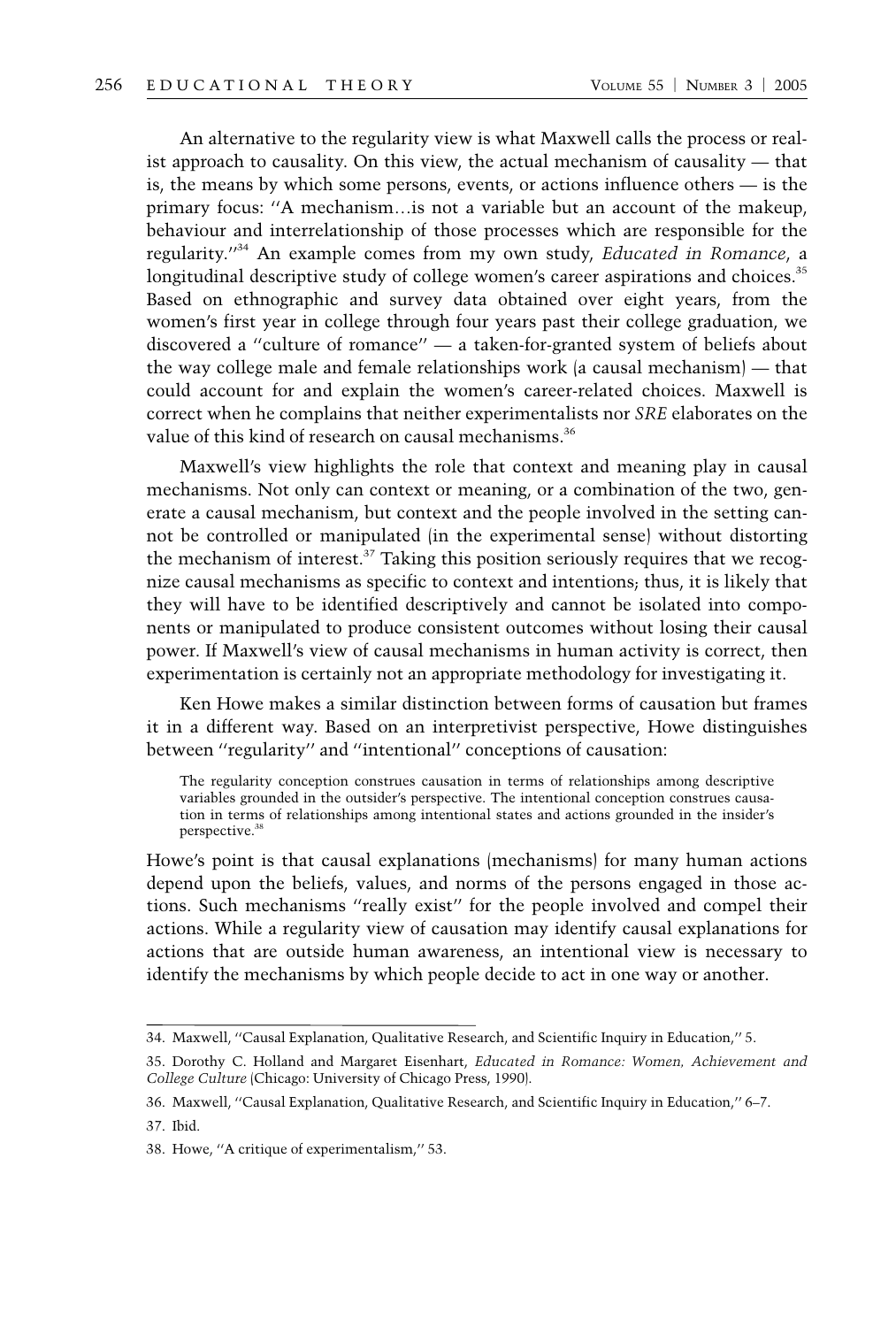Clearly, for exploring the kind of realist or intentional causation Maxwell and Howe describe, qualitative research designs and methods are preferred and superior. Designs such as ethnography, case study, narrative research, life history, and discourse analysis permit the direct examination of human behavior, beliefs, and intentions. Research methods of participant observation, interviewing, videography, document analysis, and reflection are the tools needed to do this work.

In my view, neither the authors of SRE nor experimentally-oriented researchers such as Cohen et al. or Holland are likely to disagree with using these designs or methods for these purposes. They might disagree, however, about what to do once such mechanisms have been identified. For instance, consider Howe's use of Shirley Brice Heath's Ways With Words to exemplify research based on an intentional conception of causation.<sup>39</sup> Heath's finding of a causal mechanism by which differences in linguistic practices led to distorted communication in school is enough for him. Having identified (with evidence and argument, of course) this causal mechanism, Heath's research is done. I do not think Cohen et al. or Holland (or the spirit of SRE) would want to stop the research there. I expect they would try to translate Heath's mechanism into a regularity model so as to investigate through experimentation various conditions and manifestations of the mechanism, its predictive power, and its limitations. Howe, Maxwell, and perhaps Heath would not want to do that. They would likely argue that such experimental manipulation would destroy the power of the causal mechanism. They are likely to move forward by introducing the causal mechanism and its evidence into public deliberations about school practices and goals. For them, research itself would stop at this point, while democratic deliberations based (in part) on it would proceed.

The disagreement between these two research camps is not about causation in itself but about what to do once causal effects and causal mechanisms have been identified and supported with evidence. One camp tends to argue for more finegrained precision in specifying effects and mechanisms that sometimes comes from experimental research; the other tends to argue for placing the research evidence (such as it is) in the public domain for widespread discussion along with other non-research-based considerations, such as values and ethics. In my view, these two strategies are not mutually exclusive nor should they be. There is no reason that I can see why both strategies cannot be pursued simultaneously.

In summary, to the extent that human actions and volition cause educational outcomes — and surely they must — then realist or intentional causation cannot be ignored in research on education. Correspondingly, nonexperimental research designs and methods must be used and perfected to explore this type of causation. Once research evidence and arguments for causation in education are available, they should be pursued in various ways, including research-oriented efforts to improve understanding and public deliberations to widen the scope of their influence.

<sup>39.</sup> Ibid. See also Shirley Brice Heath, Ways With Words: Language, Life, and Work in Communities and Classrooms (Cambridge: Cambridge University Press, 1983).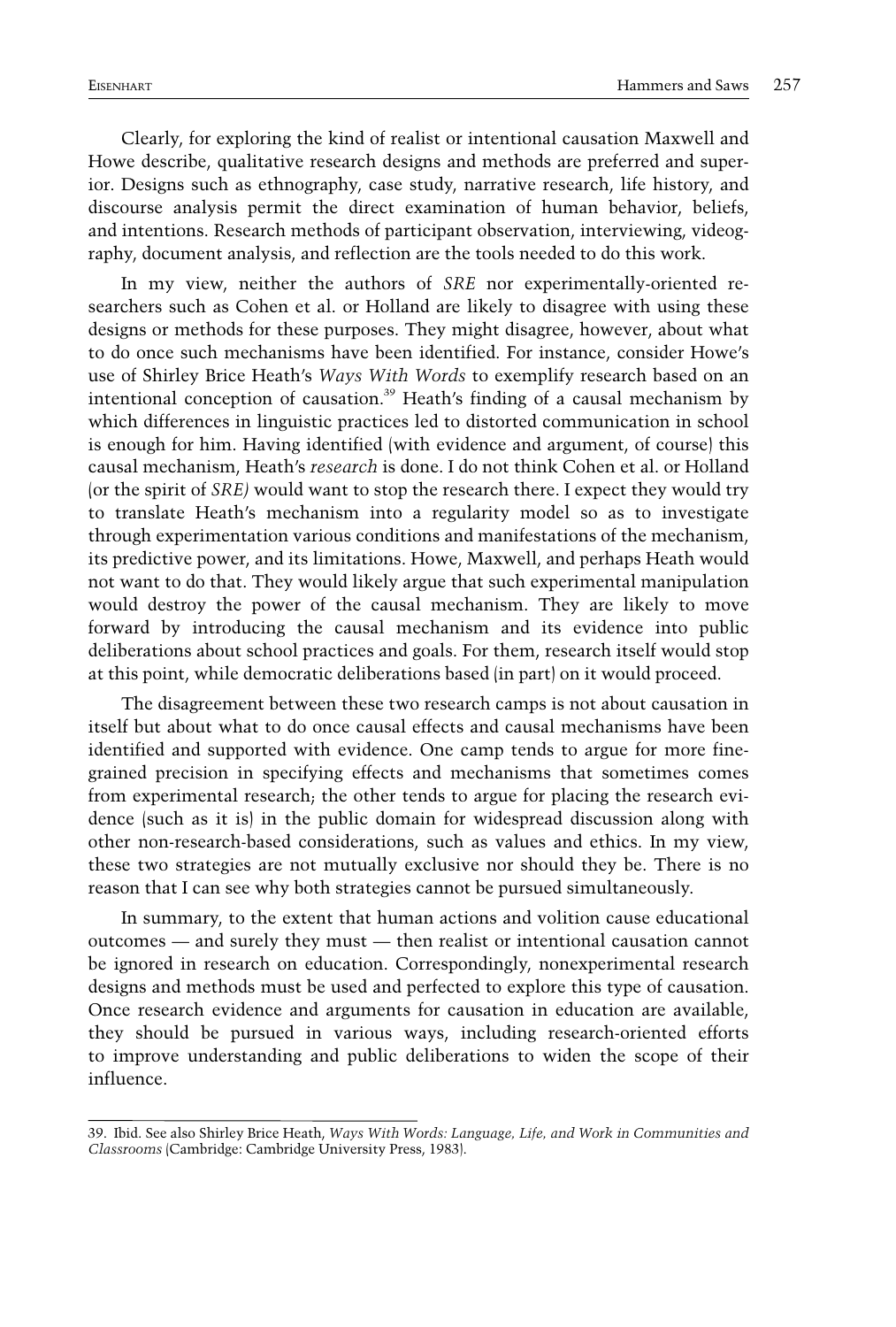# A PRACTICAL APPROACH TO SCIENCE AND CAUSATION

The final approach to causation that I take up here can be called ''practical.'' In a recent book, Bent Flyvbjerg, taking his cue from Aristotle's three intellectual virtues, (re)makes the case for three types of science: epistemic science (familiar empirical inquiry that aims to predict the future by discovering universal or general laws, that is, experimental science in the sense that I have been using it here); technical science (empirical inquiry that aims to produce things that work); and phronesis or practical science (empirical inquiry that aims to understand how knowledge comes to be important or consequential in practice).<sup>40</sup> Flyvbjerg argues that the search for epistemic and technical knowledge is not a mistake in the social sciences (or, for my purposes, in education<sup>41</sup>). But such knowledge should not be privileged over practical science when human activity is at issue. The value of practical science lies in its potential to illuminate how rationality (knowledge) is constructed and acted upon in public deliberations and decision making (MSS, 142–143).

In some ways, Flyvbjerg's argument for practical science research is similar to the arguments Maxwell and Howe presented for a realist or intentional view of causation. All three call for more attention to the causal mechanisms generated by insiders as they attempt to make sense of their own actions in context. However, the kind of causation that interests Flyvbjerg does not come directly from individual or group intentions but from what actually happens in a given case and how it happens. Relying on the work of Pierre Bourdieu and Michel Foucault, Flyvbjerg finds answers to his questions through such means as historical case study methods and analyses of the power dynamics that lead to observed outcomes.

Flyvbjerg provides an illustration from his work on urban planning in Aalborg, Denmark (MSS, especially chap. 10). In this example, the research question is Why were certain changes taking place in the Aalborg urban landscape — changes that could not be rationally connected to the intentions of the key actors or the public? The context was a decision on the part of the Aalborg City Council, backed by the public, to improve the quality of the downtown urban core. To this end, the City Council approved a proposal prepared by urban planners to prohibit cars and to increase public transportation, bicycle paths, and walking corridors. However, as time passed and changes were actually implemented, cars were not prohibited, the number of cars increased, and the quality of the downtown core (in terms of air pollution, traffic, and health concerns) deteriorated even further. Flyvbjerg wanted to find out how and why this happened.

His research design was to trace historically the interests and actions of key persons and groups, their deliberations and decisions, the policies that were implemented, the compromises that ensued, representations of events in the media, and

<sup>40.</sup> Bent Flyvbjerg, Making Social Science Matter: Why Social Inquiry Fails and How It Can Succeed Again (Cambridge: Cambridge University Press, 2001). This work will be cited as MSS in the text for all subsequent references.

<sup>41.</sup> It should be noted that Flyvbjerg does not discuss education or educational research.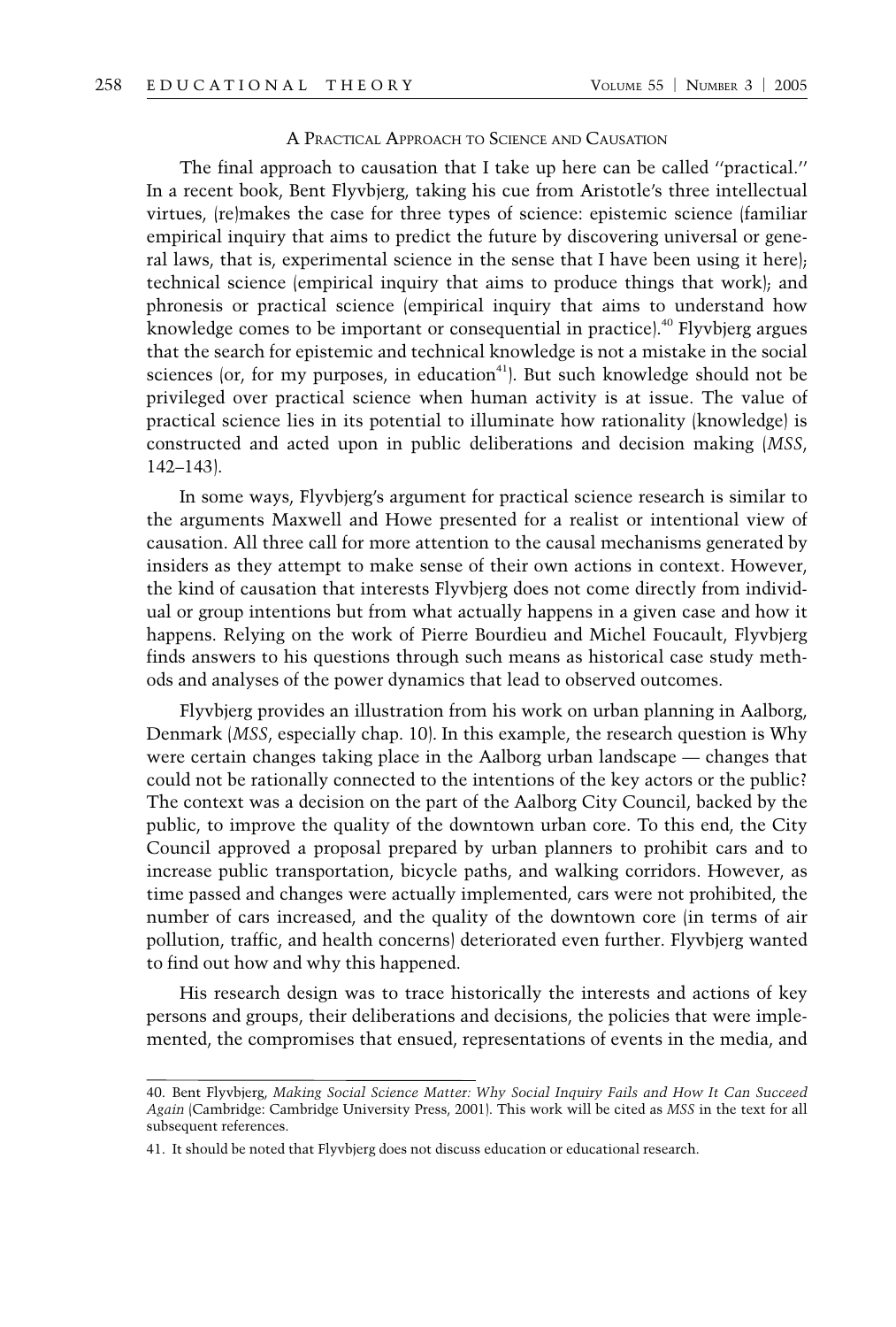the outcomes that were produced. Using data from documents, interviews, surveys, and analyses of business trends and traffic patterns, he found that the power dynamics between two key groups — the City Council and the Chamber of Commerce — privileged the Chamber's position that the vitality of the downtown core depended upon the shoppers who drove there. Although survey data later showed otherwise, the Chamber held firmly to its position and used its power to influence decisions and to ensure that media accounts supported its view. Over time, this led to changes to the original plan and to outcomes (lower quality of life) that neither the City Council nor the public desired:

The fate of the Aalborg Project would be decided by these two rationalities [the knowledge/ position of the City Council and that of the Chamber of Commerce] fighting it out, and the group who could place the most power behind their interpretation of what was rational and what was not would win....Distorted relations of power produced a distorted project. Power thus defined a reality in which the real Aalborg Project, that which has become a reality, deviates from and on principle objectives directly counteracts the formal [original] Aalborg Project, which was ratified by the City Council with a vote of 25–1, but which exists only on paper (MSS, 147–148, 154).

Having reached this conclusion, Flyvbjerg moves forward by publicizing his findings:

I reasoned that if the arrangements and outcomes.in Aalborg were not publicly justifiable, as my studies showed they were not, then, perhaps, I could help change things for the better [that is, toward a more publicly justifiable process]...by calling public attention to my results (MSS, 156).

Over time, his strategy worked: public indignation and protest began to grow, and changes were eventually made to bring the project more in line with public views and research evidence.

The kind of research questions Flyvbjerg addressed and his approach to conducting research are germane to many research questions in education: How and why does a decision to require more standardized testing lead to desirable outcomes in some cases but undesirable ones in others? How and why does the adoption of a constructivist math program lead to desirable (or undesirable) outcomes? How and why does a school choice policy lead to desirable (or undesirable) outcomes?42 Studies of this kind of ''practical causation'' can reveal how outcomes are produced by decisions made and actions taken in the minutiae of everyday practice, by who is involved and who is left out, and by whether the outcomes are desirable to those involved.

Flyvbjerg's methodological guidelines for producing high-quality case studies (or other accounts) that can contribute to an understanding of practical causation include (1) getting close to the people involved, (2) emphasizing concrete detail and context, (3) relying on practice (what people do) rather than on what they report, and (4) contributing to dialogue by narrating how things are, how they came to be that way, what their implications are likely to be, and what alternatives there

<sup>42.</sup> For an example of a study with implications for the school choice question, see Kenneth Howe, Margaret Eisenhart, and Damian Betebenner, ''A Crucible of School Choice,'' Phi Delta Kappan 83, no. 2 (2001): 137–146.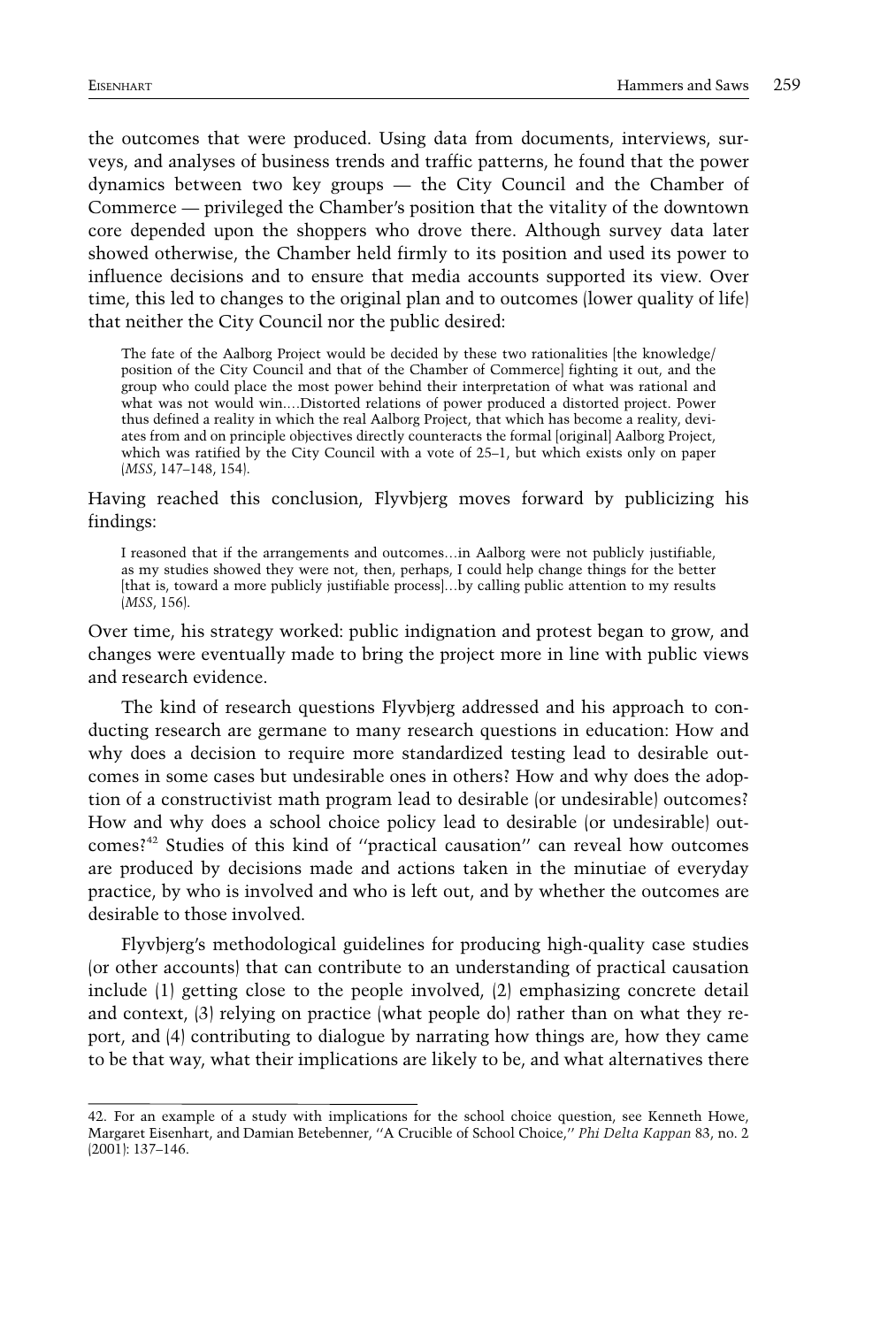might be (MSS, 132–139). With a different perspective and for different reasons, Flyvbjerg comes to a conclusion about social science research that is similar to the one reached by many qualitative researchers regarding educational research: accounts of regularities must include interpretations of intentions and analyses of power if they are ever to apply to practical circumstances.

In this, Flyvbjerg's perspective is similar to the position taken by many critical educational researchers. Critical researchers argue that educational research focused on either causal effects or intentions is blind to history (how values have developed over time and whose interests they serve, the effects of social and institutional contexts over time, and the impact of historical memory) and power (who has the power — and who does not — to define the questions asked, to establish the meaning of ''doing science,'' to determine the designs and methods funded, and to decide what findings will be widely publicized). Critical researchers stress that there are many different ways to conceive of the issues to be studied within educational research, many different standpoints (based on race, gender, socioeconomic status, and so on) from which the results are viewed, and different material effects that the specific uses of the findings will have. I do not have space to explore these issues further here, but the work of such researchers as Patti Lather, Phil Carspecken, and Elizabeth St. Pierre provides useful insights.<sup>43</sup>

# **CONCLUSION**

All four views of causation discussed here are relevant to educational phenomena. Hammers, saws, and more are needed in the toolbox of educational research if we are to study causation effectively. Having laid this out, it is shortsighted if not ridiculous to encourage attention to only one tool.

Certainly, educational researchers can be divided into camps based on their promotion of different designs and methods. This is not surprising since no single researcher can be trained equally well in all the relevant designs and methods or can hope to become expert in all of them. Debates among the camps are heated, sometimes fierce. These debates should not be discouraged. They are the hallmark of scholarship in a democratic society. What is not productive (for research or scholarship) is when debate stalls. What is not productive (for democracy) is for government to regulate the debate. Both of these things seem to be occurring. Debate is stalled if educational researchers continue to rehash old debates about qualitative versus quantitative methods, conventional versus critical perspectives, and so on. Debate is regulated if the federal government is allowed to mandate the kind of research designs that will be funded with public dollars.

One way to oppose these forces is to build on shared commitments. We all want to improve student learning, especially for students who are struggling in

<sup>43.</sup> See, for example, Patti Lather, ''Research as Praxis,'' Harvard Educational Review 56, no. 3 (1986): 257–277; Patti Lather, ''This IS Your Father's Paradigm: Government Intrusion and the Case of Qualitative Research in Education,'' Qualitative Inquiry 10, no. 1 (2004): 15–34; Phil Carspecken, Critical Ethnography in Educational Research: A Theoretical and Practical Guide (New York: Routledge, 1996); and Elizabeth St. Pierre, '''Science' Rejects Postmodernism,'' Educational Researcher 31, no. 8 (2002): 25–27.